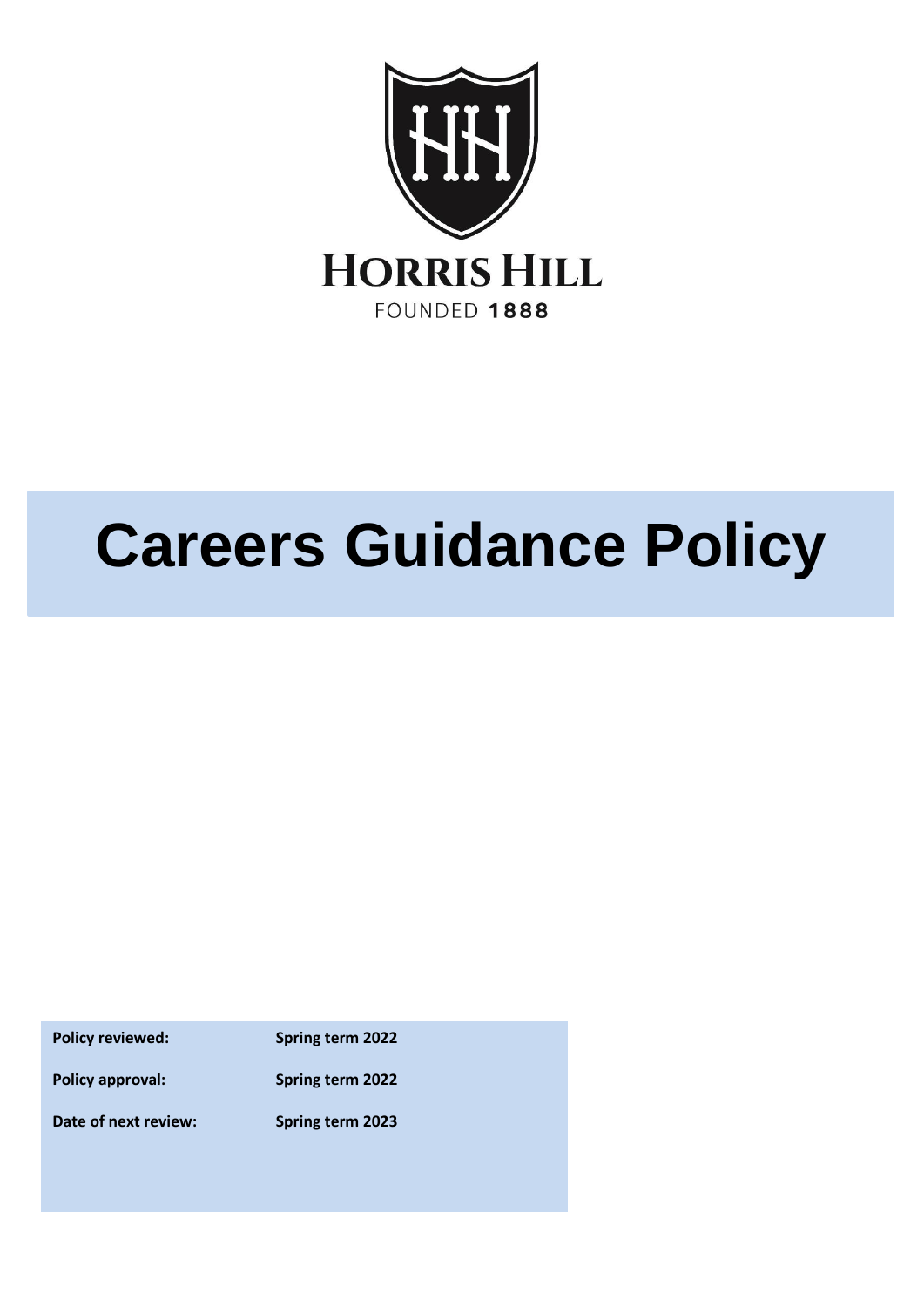# **CAREERS GUIDANCE POLICY**

Careers Education, Information Advice and Guidance makes a major contribution to preparing young people for the opportunities, responsibilities and experiences of life, in order to help them make a successful transition to the next stages of their educational and professional lives.

At Horris Hill we are committed to ensuring that pupils in Year 8 and Year 7 have access to impartial careers guidance. This is delivered through the PHSE programme, through tutorials, visiting speakers and specific careers literature available to pupils. This also includes information about various universities so that pupils, even at this early stage, can match their interests to courses available so that they can see how their individual pathways might open up and develop through to adult life.

In the delivery of actual careers guidance, pupils will be encouraged to consider options for their future working lives which are not stereotyped. Guidance given should not limit children's horizons but rather expand them, making sure that pupils have a broad view of the careers options open to them. Guidance should therefore cover a broad range of the opportunities which are available in wider society, not just those of a type considered particularly appropriate to the school's pupils, and it is good practice to encourage pupils to think about future work experience and similar initiatives. The school should be able to demonstrate that its approach to careers guidance is likely to have the effect of enabling pupils to make informed choices from amongst the different sorts of careers that can be available to school leavers generally.

Guidance in Year 8 and 7 is not too soon to start learning new skills and about the world of work. The sooner pupils start the more they be ready to make decisions in the future about their learning and career plans. Careers information, advice and guidance is about learning what kind of person you are and what are your strengths and weaknesses. During these years pupils need to begin thinking about themselves and their futures.

Pupils will start to learn about the transition points in their lives and how to plan ahead for them. Pupils will be able to learn about themselves, what their personal qualities and interests are and how they can start planning for the future.

# **Aims of the Careers Programme**

The main aims of the programme are to:

- Provide careers education, information, advice and guidance for pupils
- Help pupils understand themselves and their interests
- Give access to independent and impartial information on opportunities in learning and work

### **Delivery and Content**

- PSHE: career pathways, understanding business, consumer choices, economic understanding
- Introduction to careers websites and those specific to individual interests